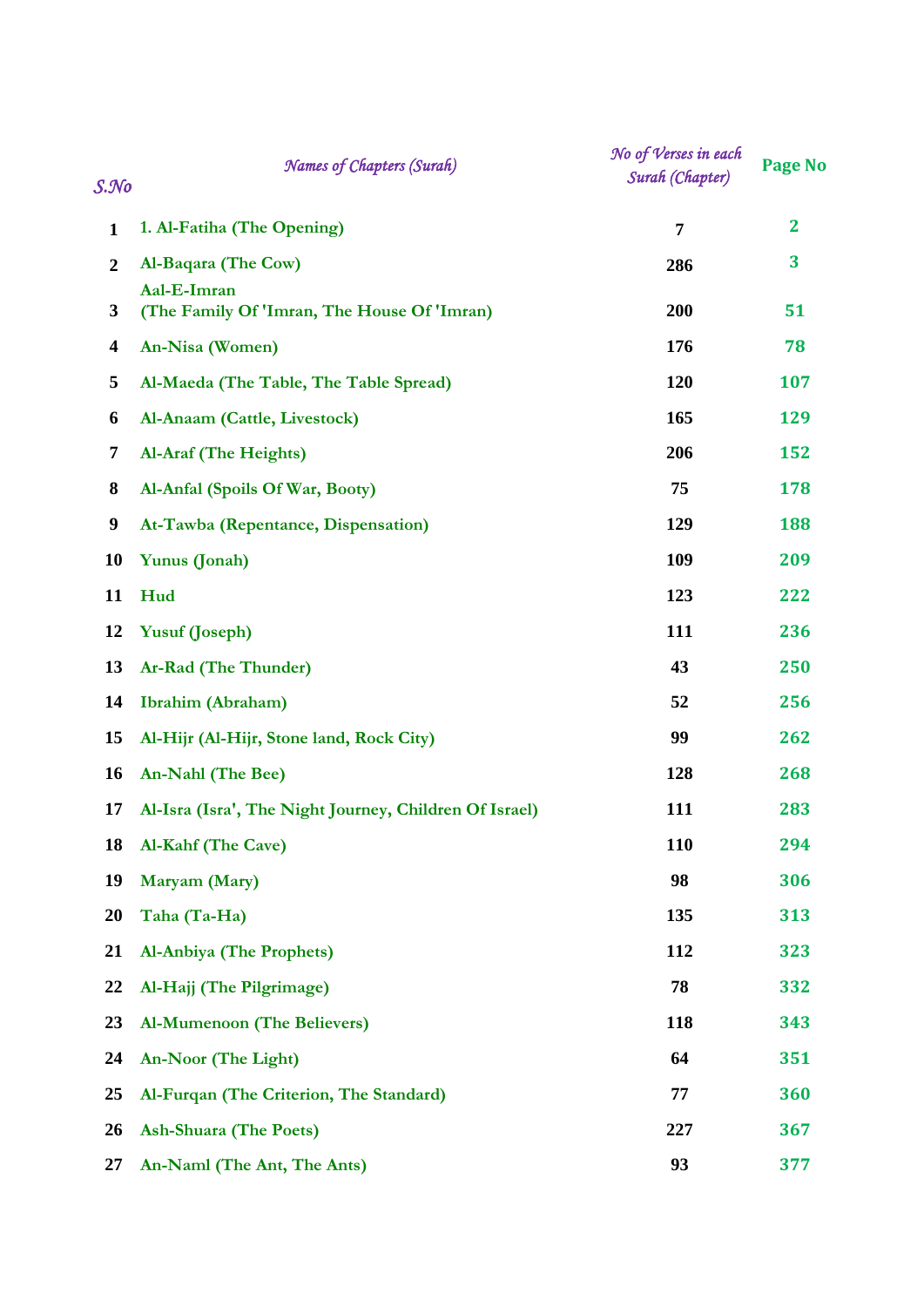| S. No | Names of Chapters (Surah)                                                 | No of Verses in each<br>Surah (Chapter) | <b>Page No</b> |
|-------|---------------------------------------------------------------------------|-----------------------------------------|----------------|
| 28    | Al-Qasas (The Story, Stories)                                             | 88                                      | 386            |
| 29    | Al-Ankaboot (The Spider)                                                  | 69                                      | 397            |
| 30    | Ar-Room (The Romans The Byzantines)                                       | 60                                      | 405            |
| 31    | Luqman                                                                    | 34                                      | 412            |
| 32    | As-Sajda (The Prostration, Worship, Adoration)                            | 30                                      | 416            |
| 33    | سورة الأحزّاب Al-Ahzab<br>(The Clans, The Coalition, The Combined Forces) | 73                                      | 419            |
| 34    | Saba (Saba, Sheba)                                                        | 54                                      | 429            |
| 35    | Fatir (The Angels, Originator)                                            | 45                                      | 435            |
| 36    | Ya-Seen (Ya-Seen)                                                         | 83                                      | 441            |
| 37    | As-Saaffat (Those Who Set The Ranks, Drawn Up In Ranks)                   | 182                                     | 446            |
| 38    | Sad (The Letter Sad)                                                      | 88                                      | 453            |
| 39    | Az-Zumar (The Troops, Throngs)                                            | 75                                      | 459            |
| 40    | Al-Ghafir (Momin) (The Forgiver (God))                                    | 85                                      | 468            |
| 41    | Fussilat (Ha-meem Sajda)(Explained In Detail)                             | 54                                      | 478            |
| 42    | Ash-Shura (Council, Consultation)                                         | 53                                      | 484            |
| 43    | Az-Zukhruf (Ornaments Of Gold, Luxury)                                    | 89                                      | 490            |
| 44    | <b>Ad-Dukhan (Smoke)</b>                                                  | 59                                      | 496            |
| 45    | Al-Jathiya (Crouching)                                                    | 37                                      | 499            |
| 46    | Al-Ahqaf (The Wind-Curved Sand hills, The Dunes)                          | 35                                      | 503            |
| 47    | <b>Muhammad (Pbuh)</b>                                                    | 38                                      | 507            |
| 48    | Al-Fatha (Victory, Conquest)                                              | 29                                      | 512            |
| 49    | Al-Hujraat (The Private Apartments, The Inner Apartments)                 | 18                                      | 516            |
| 50    | <b>Qaf (The Letter Qaf)</b>                                               | 45                                      | 519            |
| 51    | <b>Adh-Dhariyat (The Winnowing Winds)</b>                                 | 60                                      | 521            |
| 52    | At-Tur (The Mount)                                                        | 49                                      | 524            |
| 53    | An-Najm (The Star)                                                        | 62                                      | 527            |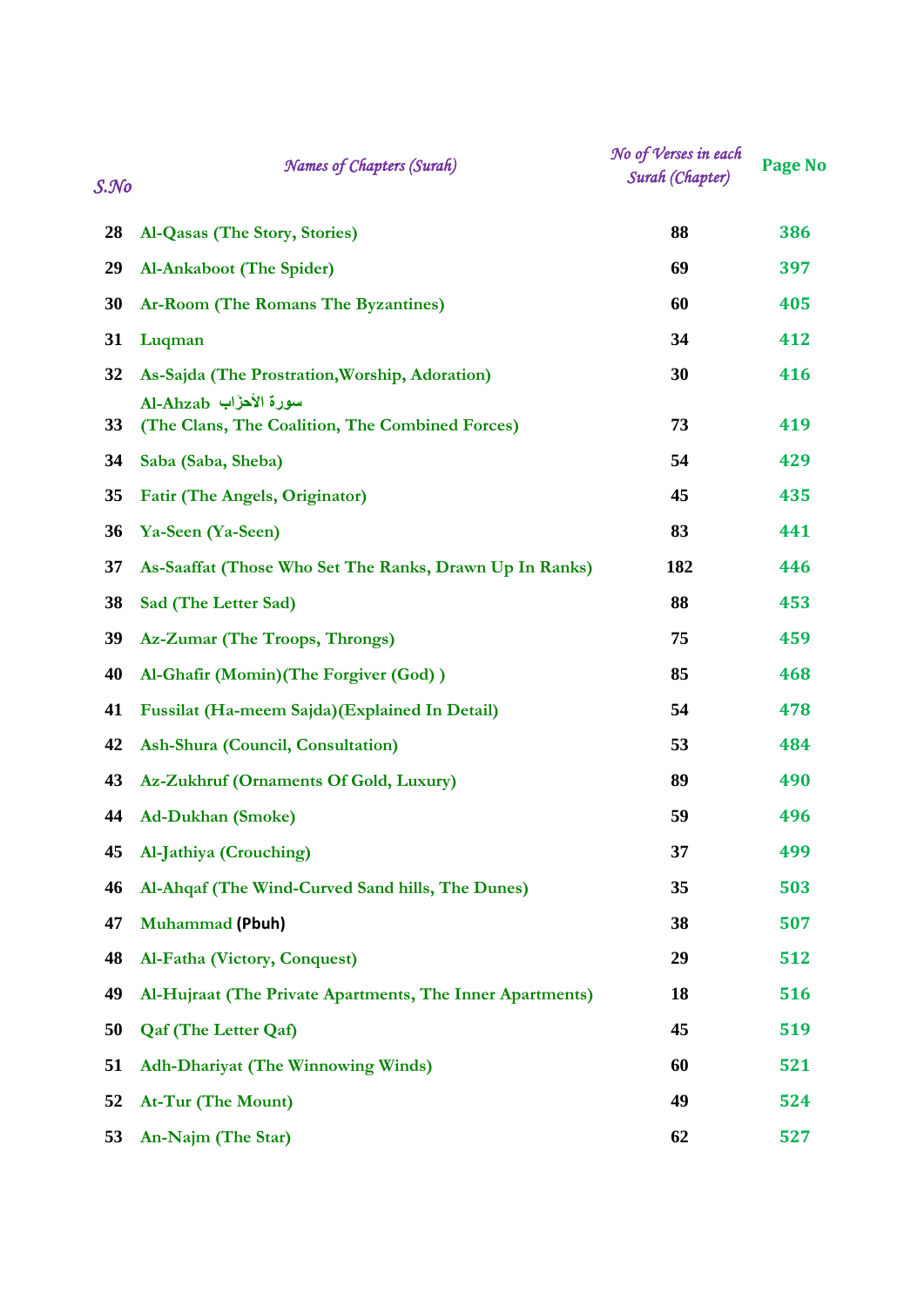| $S.\mathcal{N}o$ | <b>Names of Chapters (Surah)</b>                             | No of Verses in each<br>Surah (Chapter) | <b>Page No</b> |
|------------------|--------------------------------------------------------------|-----------------------------------------|----------------|
| 54               | Al-Qamar (The Moon)                                          | 55                                      | 529            |
| 55               | Ar-Rahman (The Beneficent, The Mercy Giving)                 | 78                                      | 532            |
| 56               | Al-Waqia (The Event, The Inevitable)                         | 96                                      | 535            |
| 57               | Al-Hadid (The Iron)                                          | 29                                      | 532            |
| 58               | Al-Mujadila (She That Disputeth, The Pleading Woman)         | 22                                      | 543            |
| 59               | Al-Hashr (Exile, Banishment)                                 | 24                                      | 546            |
| 60               | Al-Mumtahina<br>(She That Is To Be Examined, Examining Her)  | 13                                      | 550            |
| 61               | As-Saff (The Ranks, Battle Array)                            | 14                                      | 552            |
| 62               | Al-Jumua (The Congregation, Friday)                          | 11                                      | 554            |
| 63               | Al-Munafiqoon (The Hypocrites)                               | 11                                      | 555            |
| 64               | At-Taghabun (Mutual Disillusion, Haggling)                   | 18                                      | 557            |
| 65               | At-Talaq (Divorce)                                           | 12                                      | 559            |
| 66               | At-Tahrim (Banning, Prohibition)                             | 12                                      | 561            |
| 67               | Al-Mulk (The Sovereignty, Control)                           | 30                                      | 563            |
| 68               | Al-Qalam (The Pen)                                           | 52                                      | 565            |
| 69               | Al-Haaqqa (The Reality)                                      | 52                                      | 568            |
| 70               | Al-Maarij (The Ascending Stairways)                          | 44                                      | 570            |
| 71               | Nooh (Nooh)                                                  | 28                                      | 572            |
| 72               | Al-Jinn                                                      | 28                                      | 574            |
| 73               | Al-Muzzammil (The Enshrouded One, Bundled Up)                | 20                                      | 577            |
| 74               | Al-Muddaththir<br>(The Cloaked One, The Man Wearing A Cloak) | 56                                      | 579            |
| 75               | Al-Qiyama (The Rising Of The Dead, Resurrection)             | 40                                      | 581            |
| 76               | Al-Insan (Man)                                               | 31                                      | 583            |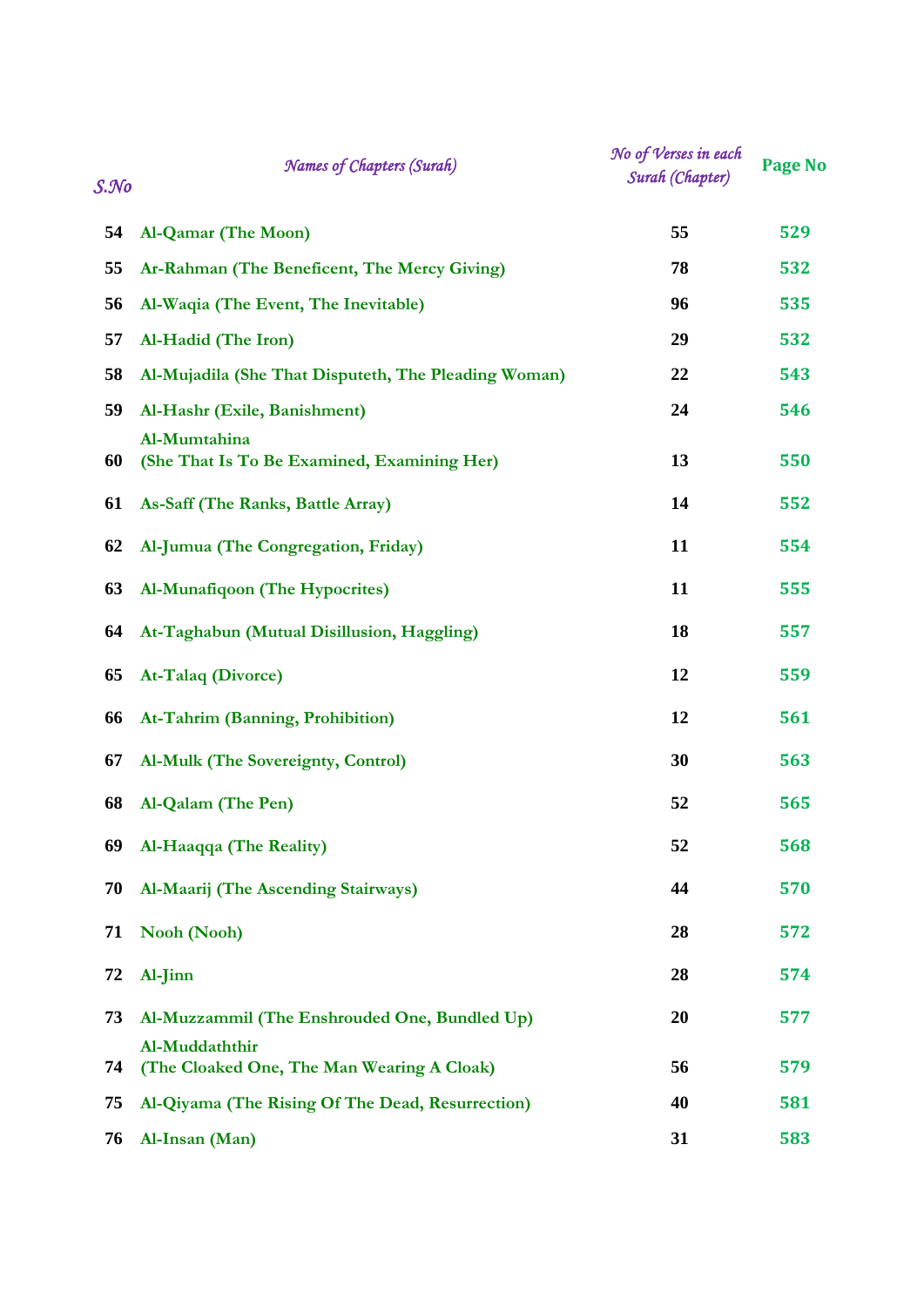| $S.$ No    | Names of Chapters (Surah)                                   | No of Verses in each<br>Surah (Chapter) | Page No |
|------------|-------------------------------------------------------------|-----------------------------------------|---------|
| 77         | Al-Mursalat (The Emissaries, Winds Sent Forth)              | 50                                      | 585     |
| 78         | An-Naba (The Tidings, The Announcement)                     | 40                                      | 587     |
| 79         | An-Naziat (Those Who Drag Forth, Soul-Snatchers)            | 46                                      | 588     |
| 80         | Abasa (He Frowned)                                          | 42                                      | 590     |
| 81         | <b>At-Takwir (The Overthrowing)</b>                         | 29                                      | 591     |
| 82         | Al-Infitar (The Cleaving, Bursting Apart)                   | 19                                      | 592     |
| 83         | Al-Mutaffifin (Defrauding, The Cheats, Cheating)            | 36                                      | 593     |
| 84         | Al-Inshiqaq (The Sundering, Splitting Open)                 | 25                                      | 595     |
| 85         | Al-Burooj (The Mansions Of The Stars, Constellations)       | 22                                      | 596     |
| 86         | At-Tariq (The Morning Star, The Nightcomer)                 | 17                                      | 597     |
| 87         | Al-Ala (The Most High, Glory To Your Lord In The Highest)   | 19                                      | 598     |
| 88         | Al-Ghashiya (The Overwhelming, The Pall)                    | 26                                      | 598     |
| 89         | Al-Fajr (The Dawn, Daybreak)                                | 30                                      | 599     |
| 90         | Al-Balad (The City, This Countryside)                       | 20                                      | 601     |
| 91         | Ash-Shams (The Sun)                                         | 15                                      | 601     |
| 92         | Al-Lail (The Night)                                         | 21                                      | 602     |
| 93         | Ad-Dhuha (The Morning Hours, Morning Bright)                | 11                                      | 603     |
| 94         | Al-Inshirah (Solace, Consolation, Relief)                   | 8                                       | 603     |
| 95         | At-Tin (The Fig, The Figtree)                               | 8                                       | 604     |
| 96         | Al-Alaq (The Clot, Read)                                    | 19                                      | 604     |
| 97         | Al-Qadr (Power, Fate)                                       | 5                                       | 605     |
| 98         | Al-Bayyina (The Clear Proof, Evidence)                      | 8                                       | 605     |
| 99         | Az-Zalzala (The Earthquake)                                 | 8                                       | 606     |
| <b>100</b> | Al-Adiyat (The Courser, The Chargers)                       | 11                                      | 606     |
|            | 101 Al-Qaria (The Calamity, The Stunning Blow, The Disaster | 11                                      | 607     |
|            | 102 At-Takathur (Rivalry In World Increase, Competition     | 8                                       | 607     |
|            | 103 Al-Asr (The Declining Day, Eventide, The Epoch)         | 3                                       | 608     |
|            |                                                             |                                         |         |